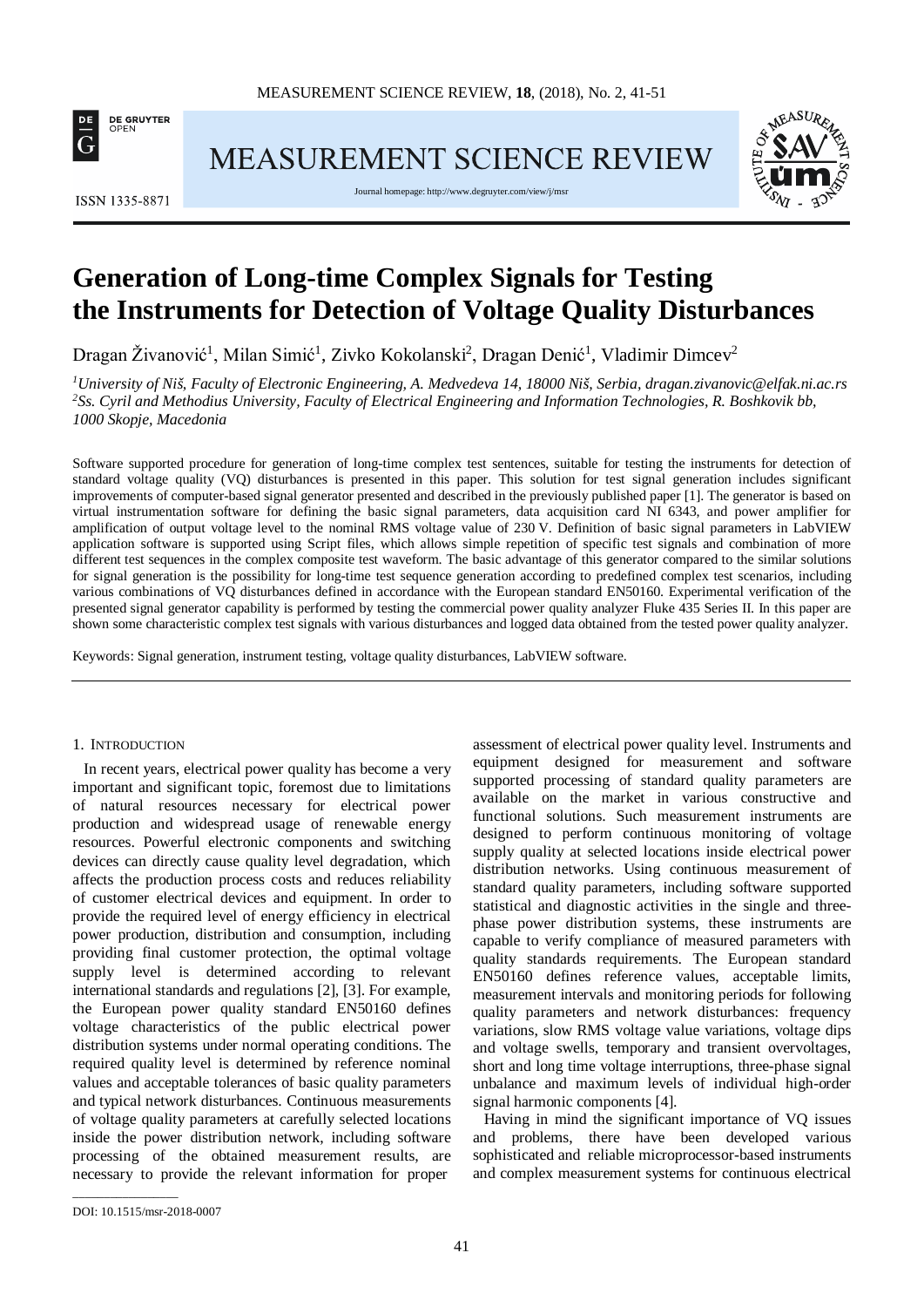power quality monitoring in recent years. Generally speaking, software based virtual instruments can be very useful and successful in realization of flexible computerbased measurement systems. A number of research and scientific papers related to the use of virtual instrumentation for electrical power quality measurement and reference signal generation have been published so far [5]-[10]. Naturally, in order to satisfy the required measurement accuracy level, instruments and equipment for measurement of quality parameters must be supported by appropriate metrological traceability. Reference instruments, voltage and current calibrators, are sources of reference waveforms with high accuracy parameters, which correspond to the secondary standards, laboratory and industrial standards. Also, there are some commercial calibration instruments developed for testing of specific types of quality meters and analyzers. Closed and not flexible functional architecture, predesigned according to some relevant quality standards, for example EN50160, presents certain limitation of these instruments. Virtual instrument, presented in the paper, is capable of reproducing long-time predefined complex test scenarios, including various combinations of standard VQ disturbances. This solution, easily adaptable to various practical requirements, random test sequence generation and upgrading, includes significant improvements of computer supported signal generator presented and described in the previously published paper [1]. It is suitable for testing the commercial instruments for detection of standard voltage quality disturbances. For the purpose of practical experimental verification, developed complex signal generator is applied for testing three-phase quality analyzer Fluke 435 Series II [11]. Complete test procedure, generated characteristic test waveforms and important results obtained from test procedure are presented and analyzed in the paper.

## 2. BASIC CONFIGURATION AND DESCRIPTION OF VIRTUAL VQ SIGNAL GENERATOR

Software supported generator of sinusoidal voltage waveforms with standard quality disturbances is based on the virtual instrument programmed in LabVIEW graphical environment, data acquisition card NI PCIe 6343 for output signal generation and external power amplifier.

Signal generation virtual instrument (VI) is divided into two basic functional segments: a graphical user interface (virtual instrument front panel) and executive program code (virtual instrument block diagram), interlinked between each other. At the left sides of the control front panel of LabVIEW virtual instrument (shown in Fig.1.), one can see default values of signal parameters per each of the three signal phases: nominal signal amplitude and frequency, phase angle, signal DC offset, noise level, flicker amplitude, flicker frequency, and overall control of presence of highorder harmonics. Percentage level of the specific high-order harmonics can be precisely determined by an array of the control knobs for harmonic regulation. Using these defined parameters, virtual instrument successively calculates samples for signal generation and sends specific samples to the buffer of data acquisition card for output signal generation. Sample rate, as well as duration of test sequence is also present at the front panel. Shown front panel

generates test voltage waveform with nominal frequency value of 50 Hz and normalized RMS voltage value of 5.6 V. This selected RMS voltage value corresponds to the nominal power line voltage level of 230 V, after amplification of generated waveform using the external power amplifier.

In addition to such generation of test signal, similar to the one shown in [1], presented generator includes an array of commands to change any of the enumerated parameters, in defined time, with defined rising time, and goal value of parameter. That array of changes, present at the right side of the front panel in Fig.1., enables a more complex predefined test scenario during the generation process. Each type of signal disturbances, for example voltage swell, voltage dip, interruption, flicker, noise and high-order signal harmonic components, can be combined in serial combination, and unified in the form of final complex sequence, according to the requirements of the European quality standard EN50160 [4]. As an example, graphical presentation of voltage test signal with various quality disturbances, generated using the described LabVIEW based virtual instrument, is given in Fig.2.

Another feature in the presented generator is the possibility to load default parameter values and the list of commands from a textual script file, before starting generation. Such approach with a script file definition of generator working enables easy repetition of several different test scenarios, automatic generation of test files and manual editing or combining test scenarios by using a standard text editor.

Example of the script file including changing of default parameter at the beginning, and then an array of commands to change particular parameters are presented in Fig.3. One command is based on one line of text. Comments can be anywhere after '//' characters. Line which changes one of the default values contains three parameters separated with comma ',' character. Line starts with the name of the voltage phase, then comes the name of parameter, and goal values of that parameter are at the end.

Line with command for dynamic change of parameter in any moment during signal generation contains five parameters, separated with coma character. After the name of the phase, before the parameter name, comes the start time for this change, and the rising time while a particular parameter will linearly change value from previous value to goal value. Short increasing of signal amplitude (defined over parameter Ueff as  $\sqrt{2}$  \* Ueff) can be set by two commands: first which will increase Ueff, and second which will change Ueff to previous value. It is also possible to put several short transients of voltage in any moment during generation of signal, by command for Transient parameter, where the third parameter "rising time" will present duration of transient.

In the example of script file, presented in Fig.3., one can see definition of start Ueff value of 5.6 V, definition of present flicker with amplitude 5 % of signal amplitude, frequency of flicker as 1 Hz, and amounts of noise in generated signal 1 % of amplitude. Based on such defined signal, level of noise will change after 2.2 s, short swell of voltage will be from 10.7 s to 12 s, and at the end of the file, one transient of voltage is defined to be in 15.2 s from beginning of the signal generation.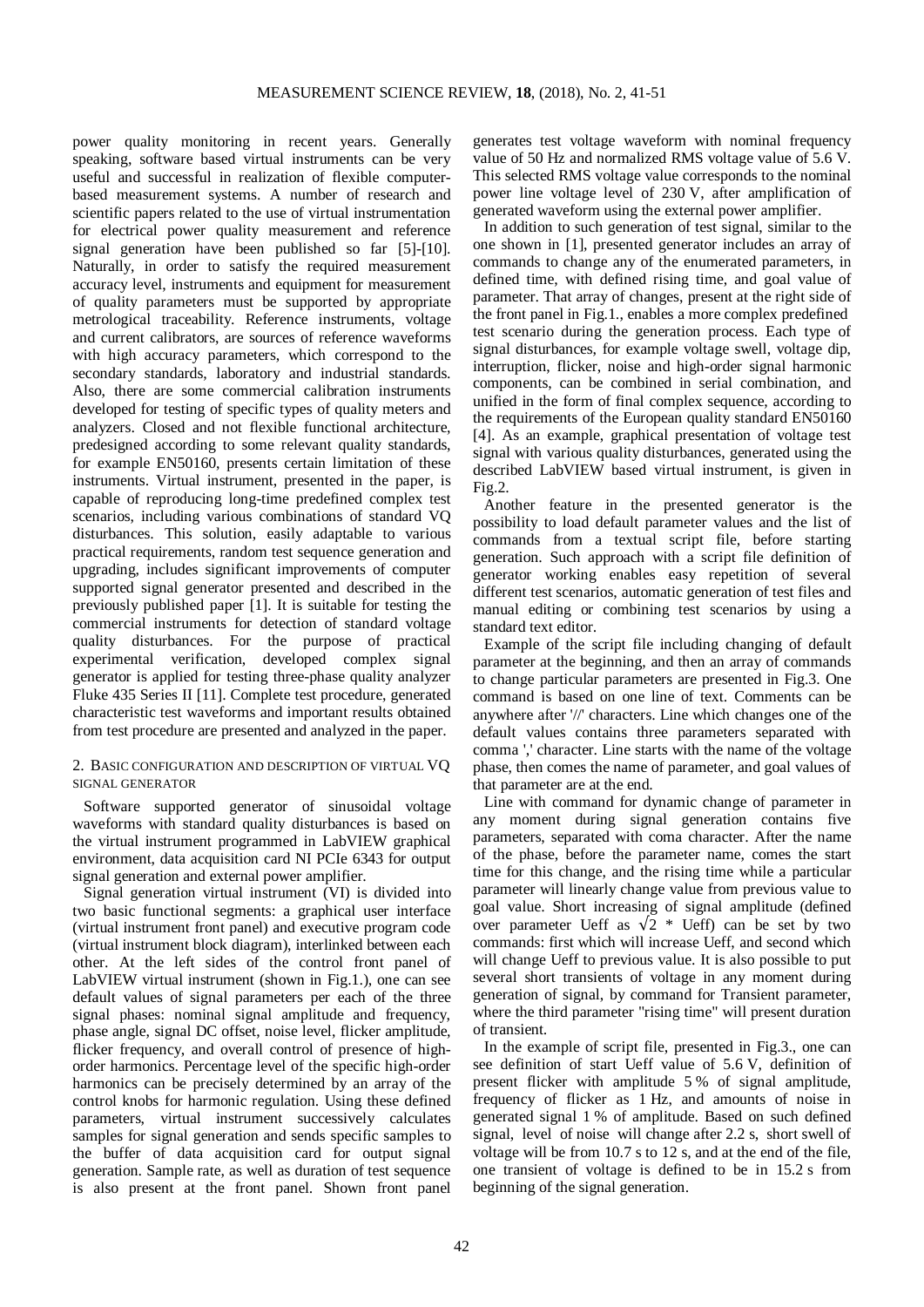

Fig.1. Control front panel of LabVIEW virtual instrument for generation of standard VQ signal disturbances.



Fig.2. Graphical presentation of voltage test signal with various disturbances generated using LabVIEW based virtual instrument.

| SagSwelTest1.txt - Notepad                                                                                                                                                                                                                                                                                                                                   |  |
|--------------------------------------------------------------------------------------------------------------------------------------------------------------------------------------------------------------------------------------------------------------------------------------------------------------------------------------------------------------|--|
| File Edit Format View Help                                                                                                                                                                                                                                                                                                                                   |  |
| $\frac{1}{2}$ start values for first phase – can be defined for three phases together<br>$\frac{1}{2}$ All parameter names should be without unit!                                                                                                                                                                                                           |  |
| L1, Ueff, 5.6 $\hspace{1cm}$ phase L1, Default Voltage<br>L1, FlickerAmp, 5.0 $\hspace{1cm}$ phase L1, Flicker 5% of amplitude<br>L1, FlickerFreq, 1.0 $\hspace{1cm}$ Flicker frequency 1Hz<br>L1, Noise, 1.1 $\hspace{1cm}$ 11 [%] of amplitude                                                                                                             |  |
| $\frac{1}{2}$ Definition of changes as:<br>$\frac{1}{2}$ phase, start_time, rise_time, parameter, goal_value                                                                                                                                                                                                                                                 |  |
| $\lfloor$ L1, 2.2, 0, Noise, 3.5 // Phase L1, Change Noise level, after 2.2s immediately to 3.5% of voltage amplitude<br>L1, 10.7, 0.3, Ueff, 7 $\frac{7}{2}$ Change Ueff, after 10.7s in 0.3s from current value to 7V<br>L1, 12, 1.1, Ueff, 5.6 // Return back Urms to 5.6V<br>$\lfloor$ L1, 15.2, 0.001, Transient, 9 // Transient in L1, duration of 1ms |  |
|                                                                                                                                                                                                                                                                                                                                                              |  |
|                                                                                                                                                                                                                                                                                                                                                              |  |

Fig.3. Example of test voltage waveform with various signal disturbances defined in .txt script file.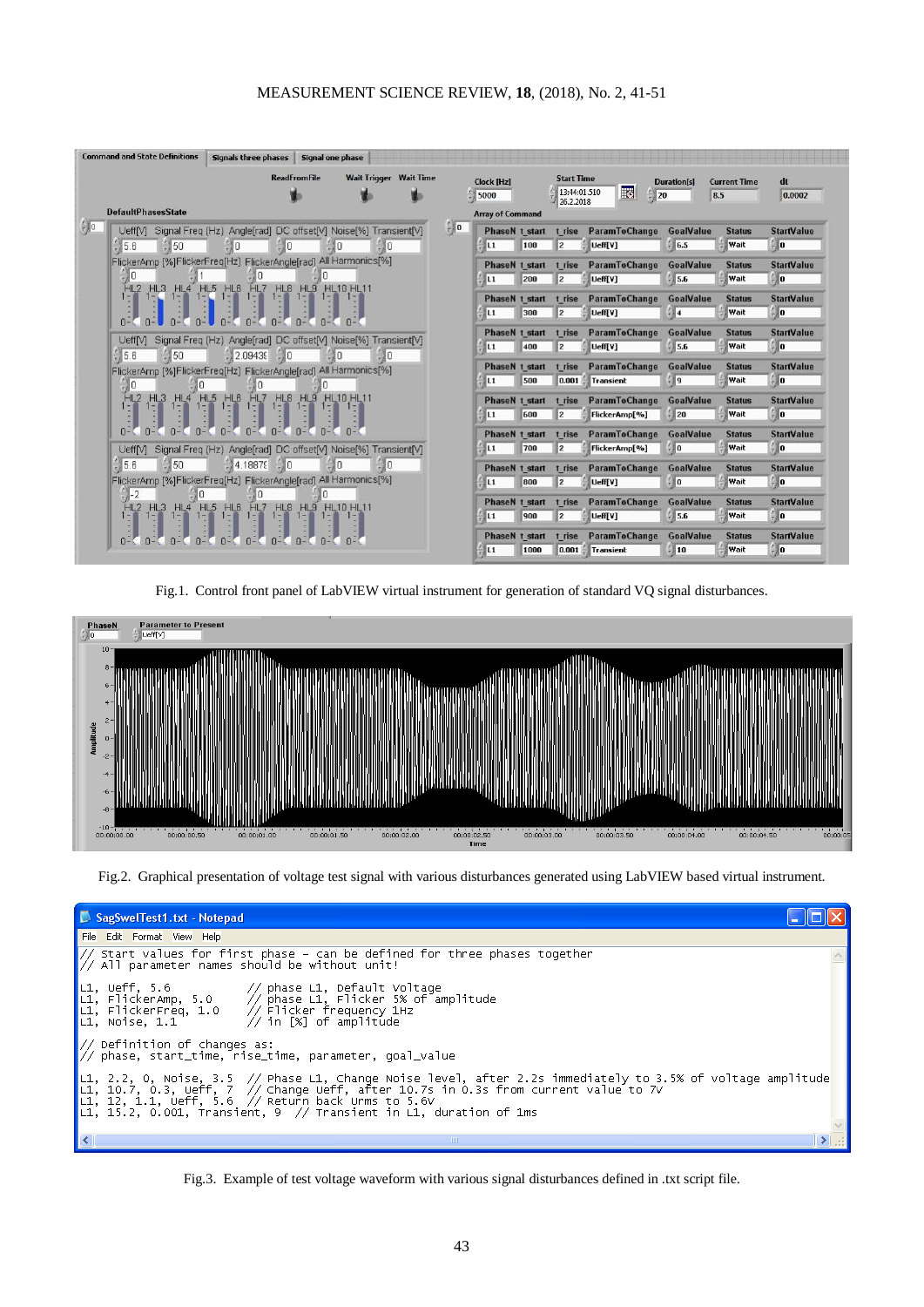

Fig.4. Block diagram (software code) of LabVIEW virtual instrument for generation of VQ signal disturbances.

Block diagram (executive software code) of LabVIEW based virtual instrument for signal generation is shown in Fig.4. In the sub VI called "Read\_ Commands.vi", reading of Script file and changes of predefined default parameter values is performed. In the main software loop, during calculation of each individual signal sample, using sub VI "DoActions.vi", program checks through an array of commands if current time is larger than the defined start time. If it is true, this specific parameter needs to be changed linearly in the period of rise time. Then, using changed parameter values (amplitude, frequency, high-order harmonics, noise, etc.), individual signal samples are calculated in the sub VI "Generate\_One\_Sample.vi". In order to improve the overall virtual instrument performances, 500 samples at once per each phase are calculated and sent to data acquisition card NI PCIe 6343.

Reproduction of time axis during generation is based on a defined sample rate and counting of samples from the beginning of generation. Time reference for start of generation can be chosen at the front panel by two switches: waiting for exact start time (entered by user), and/or waiting for external trigger signal. If both switches are in off position, generation will start instantly when program is started. If exact time for starting generation is chosen, then accuracy of that time reference largely depends on the version of the computer operating system, and its automatic synchronization to the Universal Coordinated Time (UTC). External trigger input enables synchronization in the accuracy of one sample time. Not dependent on selected start of generation, accuracy of time interval between two disturbances will be caused only by accuracy of data acquisition card NI 6343 sample rate generator, specified as 50 ppm. This will produce maximal error of 18 ms after one hour of generation.

Using high performance universal counter HP5316B, time between the appearances of two transients is measured, and the result of 1.0000137 s is obtained. As this time is defined in script file to be one second, it can be calculated that

sample rate generator in the used acquisition card has an error of 13.7 ppm.

Generation process will be interrupted when total time of generated signal samples (Current Time  $= N^*1/f$  sample) becomes equal to or greater than previously defined "Duration", at the front panel of virtual instrument.

Working with three phases together is possible in realized generator and script file, in order to simulate a three-phase power distribution system. However, in the experiments described in this paper, signal generator is used for generating L1 - one phase voltage waveforms.

Signal calculated using the LabVIEW software can be reproduced by standard data acquisition card with analog output channels. However, this acquisition card must have good-enough resolution (which is defined by the required output signal uncertainty) and must support high-enough sampling frequency. Theoretically, the sampling frequency has to be at least two times higher than the frequency of highest signal harmonic. According to the standard  $EN50160$  (up to  $50<sup>th</sup>$  harmonic), the minimum sampling frequency is 5 kHz. In practice, the sampling frequency should be higher in order to maintain the accuracy of the higher signal harmonics. For this application, real-time generation of previously defined test voltage waveforms with standard VQ disturbances is performed using analog outputs of the D/A data acquisition card NI PCIe 6343 [12]. This is a 32-channel PCIe acquisition card, with digital to analog signal conversion, output signal range of  $\pm 10$  V and 16-bit resolution. In order to provide the output signal level required for testing the instruments for VQ measurement, reference signals generated on the data acquisition board analog outputs must be amplified to the nominal power line voltage level of 230 V. For realization of signal amplifier several analog signal processing blocks were used: low pass antialiasing filter (to restrict the input signal bandwidth and eliminate noise), preamplifier (to amplify the input signal to the required given reference level), and power amplifier (to amplify the input signal to the nominal power line voltage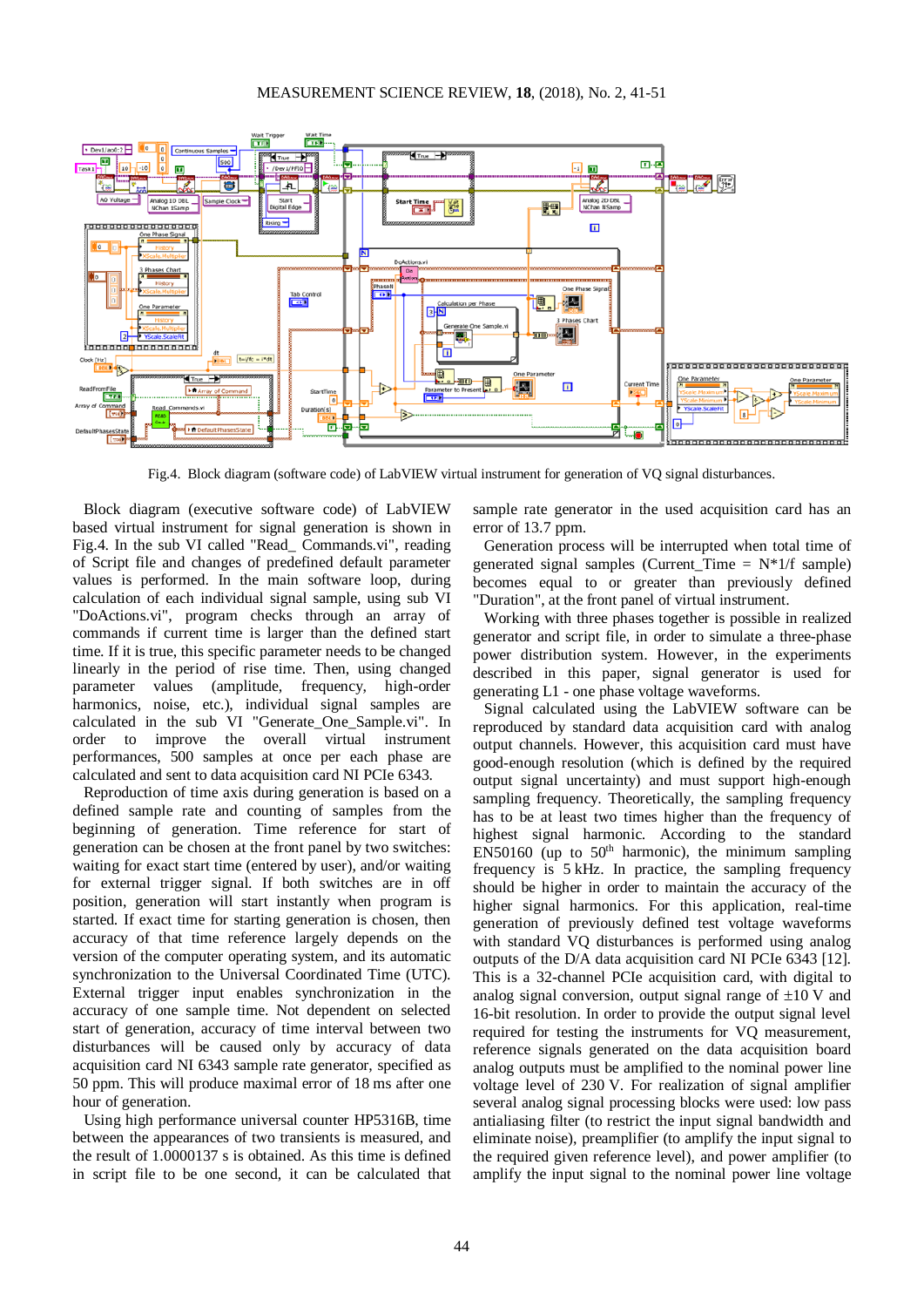level of 230 V). Design and implementation of this specific power quality (PQ) amplifier used for signal amplification are already described in recently published scientific papers [11, [13].

For low-pass antialiasing filter a fourth order Butterworth low-pass filter in Sallen-key configuration realized as the cascade of two two-pole filters was designed. Considering that  $50<sup>th</sup>$  voltage harmonic (f<sub>50</sub> = 2.5 kHz) has to be generated, the cut-off filter frequency is 5.45 kHz. Preamplifier has a double function: to amplify the input signal from acquisition card to the standardized reference level and to limit the input voltage level. Power amplifier is designed to amplify input signal to the power line voltage levels. However, in order to be able to generate voltage swells, the power line voltage level should be placed near the middle of the data acquisition card analog output range. The power amplifier was designed by using high voltage operation amplifier APEX PA97 [14]. The amplifier is capable of delivering 10 mA at 500 V (or power of 5 W), which is sufficient to test the commercial quality meters. The amplifier was designed in an inverting configuration with amplification of 40 times. Special attention has to be paid to the power amplifier supply. In this realization, a classical Zener-diode based power supply of  $\pm$  430 V was designed.

Table 1. Summary of measurement uncertainty components for signal generator voltage uncertainty budget at 50 Hz.

| <b>Voltage uncertainty</b>                                                    | <b>Uncertainty</b> |
|-------------------------------------------------------------------------------|--------------------|
| source                                                                        | value [V]          |
| Standard deviation of measurement<br>results from amplifier                   | 0.0020162          |
| Calibrator uncertainty                                                        | 0.0267748          |
| Calibrator resolution                                                         | 0.0000058          |
| Multimeter uncertainty in amplifier range                                     | 0.1407124          |
| Multimeter resolution in amplifier range                                      | 0.0002887          |
| Combined uncertainty amplifier - $uc_{AMP}$                                   | 0.1432500          |
| Expanded uncertainty amplifier - u <sub>EAMP</sub>                            | 0.2807700          |
| Standard deviation of measurement<br>results from data acquisition card - DAQ | 0.0000235          |
| Multimeter uncertainty in DAQ range                                           | 0.0023240          |
| Multimeter resolution in DAQ range                                            | 0.0000029          |
| DAQ card uncertainty                                                          | 0.0000013          |
| DAQ card resolution                                                           | 0.0000881          |
| Combined uncertainty for DAQ - ucDAQ                                          | 0.0023300          |
| Expanded uncertainty for DAQ - UEDAQ                                          | 0.0045600          |
| Combined uncertainty - signal generator                                       | 0.1432690          |
| <b>Expanded voltage uncertainty of signal</b><br>generator - UEGEN            | $0.28\,\mathrm{V}$ |

Metrological performances of applied signal generator are evaluated using the professional instrumentation. Reference input signal was obtained from high quality signal source calibrator Fluke 5500A and output signal parameters are measured with 6½ digit precision digital multimeter Fluke 8846A, which is described in [1]. For complete assessment extensive measurement uncertainty calculation is performed, according to the recommendations of the document "Guide to the Expression of Uncertainty in Measurement", as defined by the International Organization for Standardization - ISO. Final summary of measurement uncertainty components for signal generator voltage uncertainty budget is shown in Table 1.

This procedure includes calculation of standard, combined and expanded measurement uncertainties and presentation of overall uncertainty budget. Uncertainty calculation is based on three main segments: calculation of amplifier uncertainty, data acquisition card - DAQ uncertainty, and calculation of entire signal generator uncertainty.

Calculation of standard uncertainty involves Type A uncertainty (standard deviation of the measurement results) and Type B uncertainty (calibrator uncertainty, calibrator resolution, multimeter uncertainty, multimeter resolution, DAQ uncertainty, and DAQ resolution). Calculation of the combined voltage uncertainties for amplifier and DAQ card is based on the previously calculated Type A and Type B uncertainties. Considering the values of amplifier combined uncertainty ( $u_{CAMP}$ ) and DAQ combined uncertainty ( $u_{CDO}$ ), combined voltage uncertainty of signal generator is:

$$
u_{CGEN}(V) = \sqrt{u_{CAMP}^2 + u_{CDAQ}^2}
$$
 (1)

Finally, expanded measurement uncertainty is calculated for desired confidence probability level of 95 % (value of coverage factor *k* is 1.96). Using the previously calculated value of combined voltage uncertainty, expanded voltage uncertainty of computer-based signal generator is:

$$
u_{EGEN}(V) = 1.96u_{CGEN} = 1.96\sqrt{u_{CAMP}^2 + u_{CDAQ}^2} \qquad (2)
$$

Experimental results show that signal generator expanded voltage uncertainty of  $\pm$  0.28 V and frequency uncertainty of  $\pm$  8 MHz can be achieved [1].

## 3. EXPERIMENTAL PROCEDURE FOR TESTING INSTRUMENTS FOR DETECTION OF VO DISTURBANCES

Capability of developed signal generator to generate proper signal for testing commercial quality analyzers is experimentally verified in this chapter by testing quality analyzer Fluke 435 Series II. Block configuration of experimental system is presented in Fig.5. Amplified voltage waveforms, generated by VQ signal generator with various standard disturbances, are sent directly to the voltage inputs of device under test (DUT) - measurement instrument Fluke 435.

The photo of experimental system including computerbased signal generator, acquisition card connector block SCB 68 A, PQ signal amplifier and tested instrument Fluke 435 is shown in Fig.6.

Setup of experimental test procedure includes various tests with generation of reference voltage waveforms with some characteristic variations of standard VQ disturbances. Computer supported testing of instrument Fluke 435 is focused on detection of standard VQ disturbances: voltage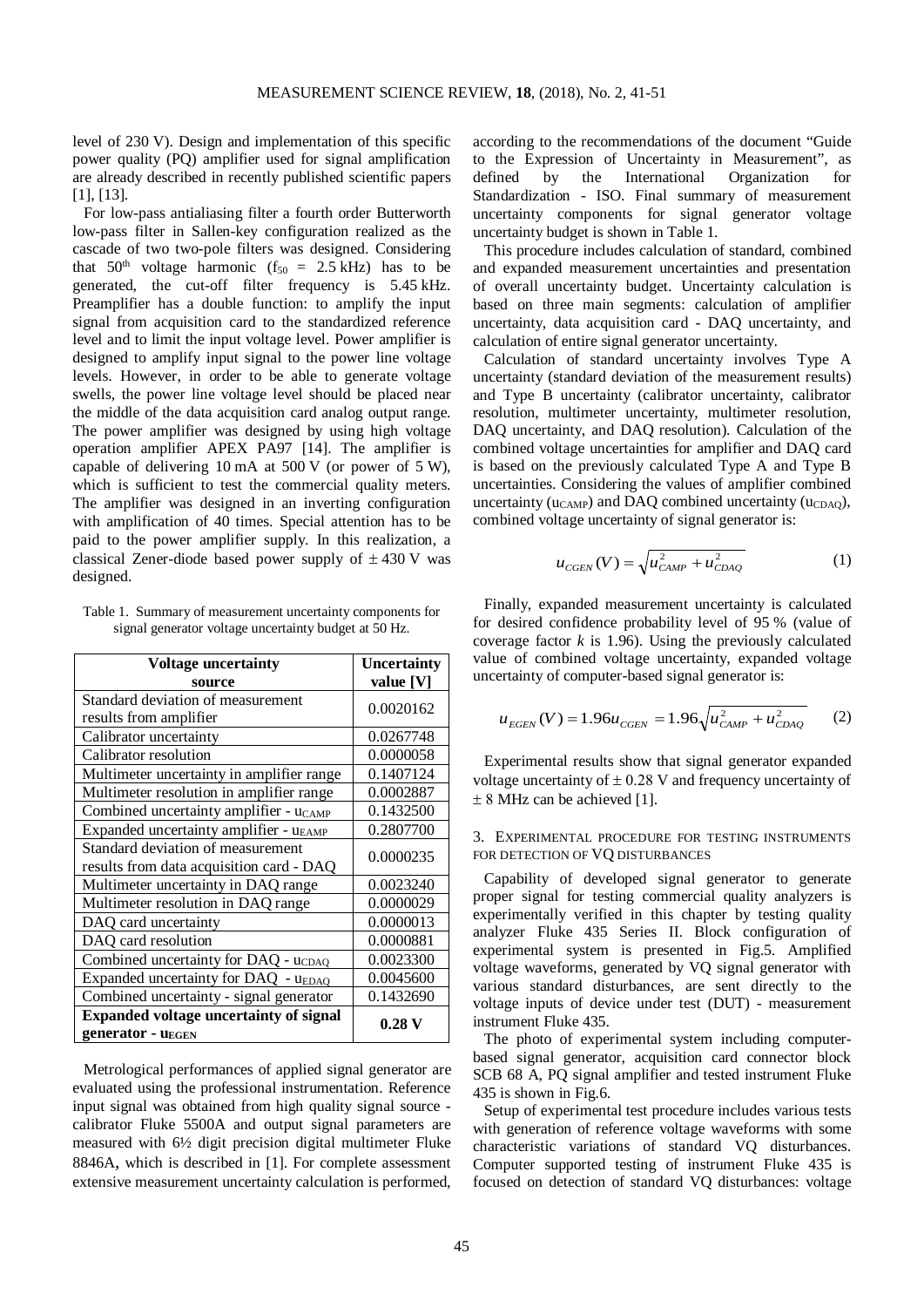swells, voltage dips, transients and voltage interruptions, in accordance with the recommendations of the European standard EN50160. Test scenarios also include certain presence of high-order harmonics, flicker, and noise in defined intervals.

Communication principle between instrument Fluke 435 and computer supported by Power Log application software for processing of previously recorded data is shown in Fig.7.

Instrument Fluke 435 is set to operate in the Data logging mode. Time interval for each measurement cycle in instrument data logger is adjusted to 0.25 s. Duration of data logging is equal to length of reference test signals from generator. Logged signals and data recorded in instrument database are transferred to computer according to the USB communication principle previously presented in Fig.7. Power Log software provides various possibilities for processing and analysis of recorded data and logged signals. In this paper there will be presented the following results of data analysis: time diagrams and histograms of RMS voltage values measured using instrument Fluke 435, diagrams of

detected and measured high-order harmonics of reference test signals, diagrams of disturbance events detected using Fluke 435 (swells, dips, rapid voltage changes, transients, interruptions, etc.), including some reports about detected disturbances recorded directly from graphical display of tested instrument. Time diagram of measured RMS voltage values for 1800 s (30 minutes) long voltage test signal, including a large number of various disturbances, recorded using the Power Log application software, is presented in Fig.8. In this diagram are chronologically and clearly indicated detected events (voltage disturbances) with specific measured RMS voltage values related to individual events. Script files with such large number of signal disturbances are produced with the help of additional LabVIEW application software for random generation of various signal disturbances. As the produced script file is written to .txt text file, it is possible to inspect it, and also manually modify with any text editor before using it, and store in database of test scenarios, for repetition of test, or later possible applications.



Fig.5. Block diagram of experimental procedure for testing quality analyzer Fluke 435 using LabVIEW based signal generator.



Fig.6. Photo of experimental system for testing instrument Fluke 435 using LabVIEW based signal generator.

Analyzer Fluke 435 detects voltage disturbances according to the standard EN50160. This standard prescribes acceptable limits of nominal RMS voltage value 230 V  $\pm$  10 % (207 V to 253 V). Practically, the RMS voltage values larger than 253 V are detected by the instrument as the swell (SWL), while the RMS voltage values smaller than 207 V are detected by the instrument as the dip (DIP). On the other hand, instrument detects voltage interruption (INT) in the cases when measured voltage values are smaller than 1 % of nominal RMS voltage value (1 % of 230 V). This practically means that interruptions will be detected for voltage values smaller than 2.3 V. For voltage levels smaller than 10 % of nominal RMS voltage value (10 % of 230 V) the instrument indicates the rapid voltage change (CHG). Finally, for short-time and very fast rapid voltage rise, in amount greater than 100 V in relation to nominal RMS voltage value, instrument will detect the voltage transient (TRA).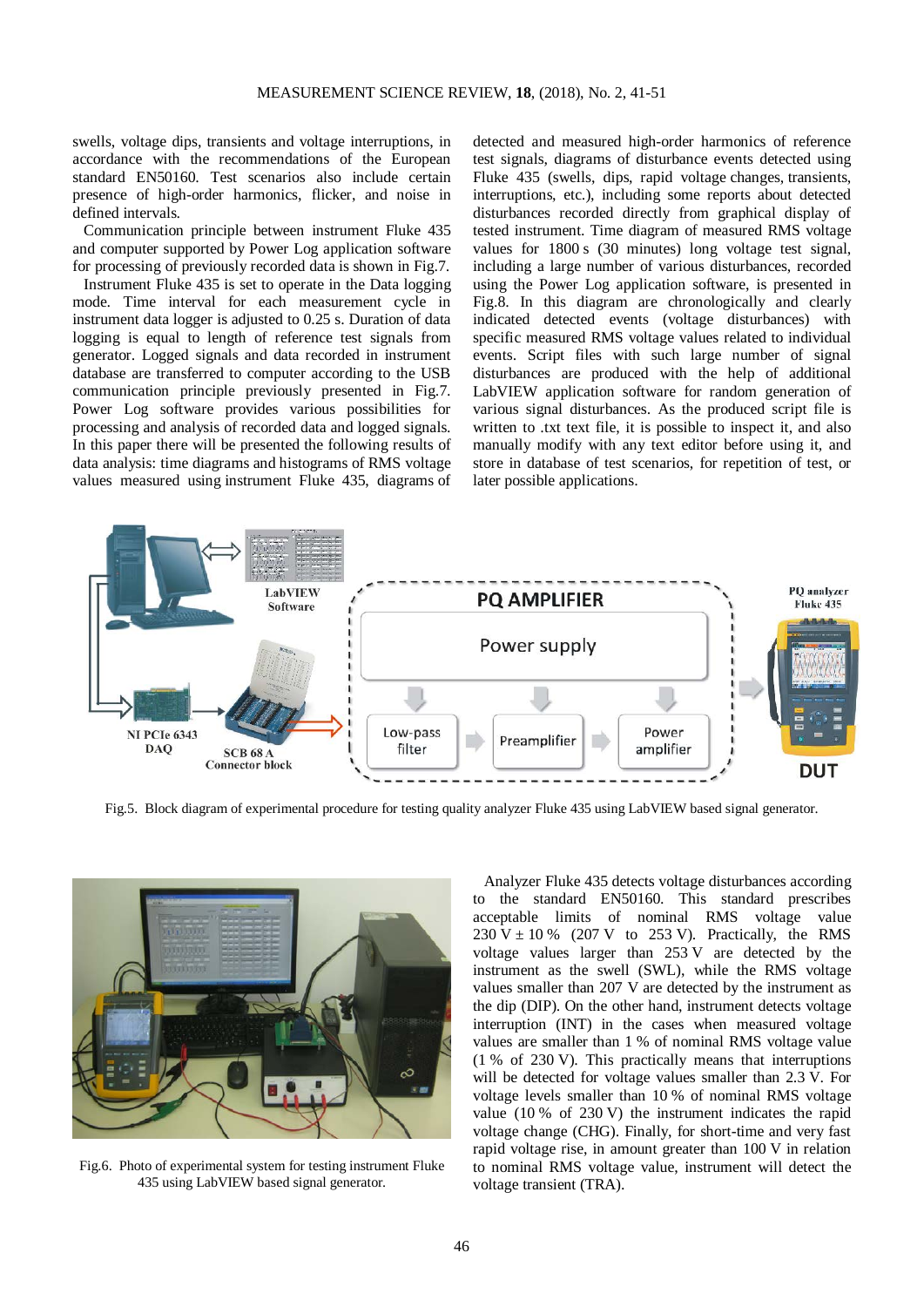

Fig.7. USB communication between instrument Fluke 435 and computer for recording and processing of measurement data.

As an example, for instrument events detection, in Fig.9. is presented a detailed summary of chronologically detected voltage disturbances in test signal, recorded directly from graphical display of tested analyzer. This summary gives just a small part of all detected signal disturbances, due to the space limitations in instrument display. In this report summary are included the following data: types of detected voltage events, exact dates and times for individual detections, voltage amount and time duration for detected individual disturbances and events.



Fig.8. Time diagram of measured RMS voltage values - 30 minutes long test signal with large number of voltage disturbances.

More detailed analysis of detected disturbances is provided using the Power Log application software. Software analysis of detected signal disturbances for previous case according to the standard EN50160 is presented in diagrams in Fig.10. Two curves in this figure, blue and red, indicate general standard power acceptability limits. Blue curve is CBEMA Curve - Power Acceptability Curve for Computer Business Equipment. The CBEMA curve was adapted from IEEE Standard 446 (Recommended Practice for Emergency and Standby Power Systems for Industrial and Commercial Applications), which is typically used in the analysis of power quality monitoring results [15]. The CBEMA curve is a susceptibility profile with the abscissa representing the duration of the event, while the ordinate indicates the percent of nominal voltage value. In the center of plot is the so-called acceptable area. Voltage values above the envelope are supposed to cause malfunctions such as insulation failure and over voltages. Voltages below the envelope are assumed to cause the load to drop out due to lack of energy. In other words, the

concept is that if the supply voltage stays within the acceptable power area then the sensitive equipment will operate normally.

| LOGGER<br><b>START 09/08/17</b>                          | 13:08:18                |                 | <b>EUENT</b>         | 1741                  |
|----------------------------------------------------------|-------------------------|-----------------|----------------------|-----------------------|
|                                                          |                         | ۰<br>0:30:01    |                      | U ⊵ ⊡ <del>√</del> C  |
| DATE                                                     | <b>TIME</b>             | <b>TYPE</b>     | <b>LEUEL</b>         | DURATION              |
|                                                          | ≑ 09/08/17 13:08:54:751 | DIP<br>A        | 153.4<br>u           | Ф<br>0:00:00:640      |
|                                                          | 09/08/17 13:10:19:501   | <b>SWL</b><br>A |                      | 300.5 U © 0:00:36:541 |
|                                                          | 09/08/17 13:11:42:033   | DIP<br>A        | 167.9<br>U!⊙         | 0:00:00:020           |
| 09/08/17                                                 | 13:11:42:552<br>÷       | DIP<br>A        | 185.0                | $U = 0:00:00:030$     |
|                                                          | 09/08/17 13:11:42:562   | TRA<br>A        | $>100$ U             |                       |
| 09/08/17                                                 | 13:12:05:023<br>÷       | CHG<br>A        | 13.4                 | $U = 0:00:03:010$     |
| 09/08/17                                                 | 13:12:09:653            | <b>CHG</b><br>A | 13.3.<br><b>U</b> iO | 0:00:02:940           |
| 09/08/17                                                 | 13:12:59:513            | DIP<br>A        | 201.6<br>w⊛          | 0:00:05:511           |
|                                                          | 09/08/17 13:13:35:793   | <b>SWL</b><br>A | 276.5 UIO            | 0:00:00:251           |
| 09/08/17                                                 | 13:13:42:632            | <b>CHG</b><br>A | U.O<br>14.4          | 0:00:01:241           |
| 09/08/17                                                 | 13:13:49:334            | CHG<br>A        |                      | 14.2 Ui® 0:00:01:240l |
| .                                                        |                         | .               |                      |                       |
| 09/08/17<br>13:38:19<br>50Hz10<br><b>EN50160</b><br>230V |                         |                 |                      |                       |
| WAUE<br>FUFNT                                            | RMS<br>FI 3 1<br>FU.    | NORMAL<br>ı     | <b>BACK</b>          |                       |

Fig.9. Summary of detected disturbances recorded from graphical display of instrument Fluke 435 - 30 minutes test signal.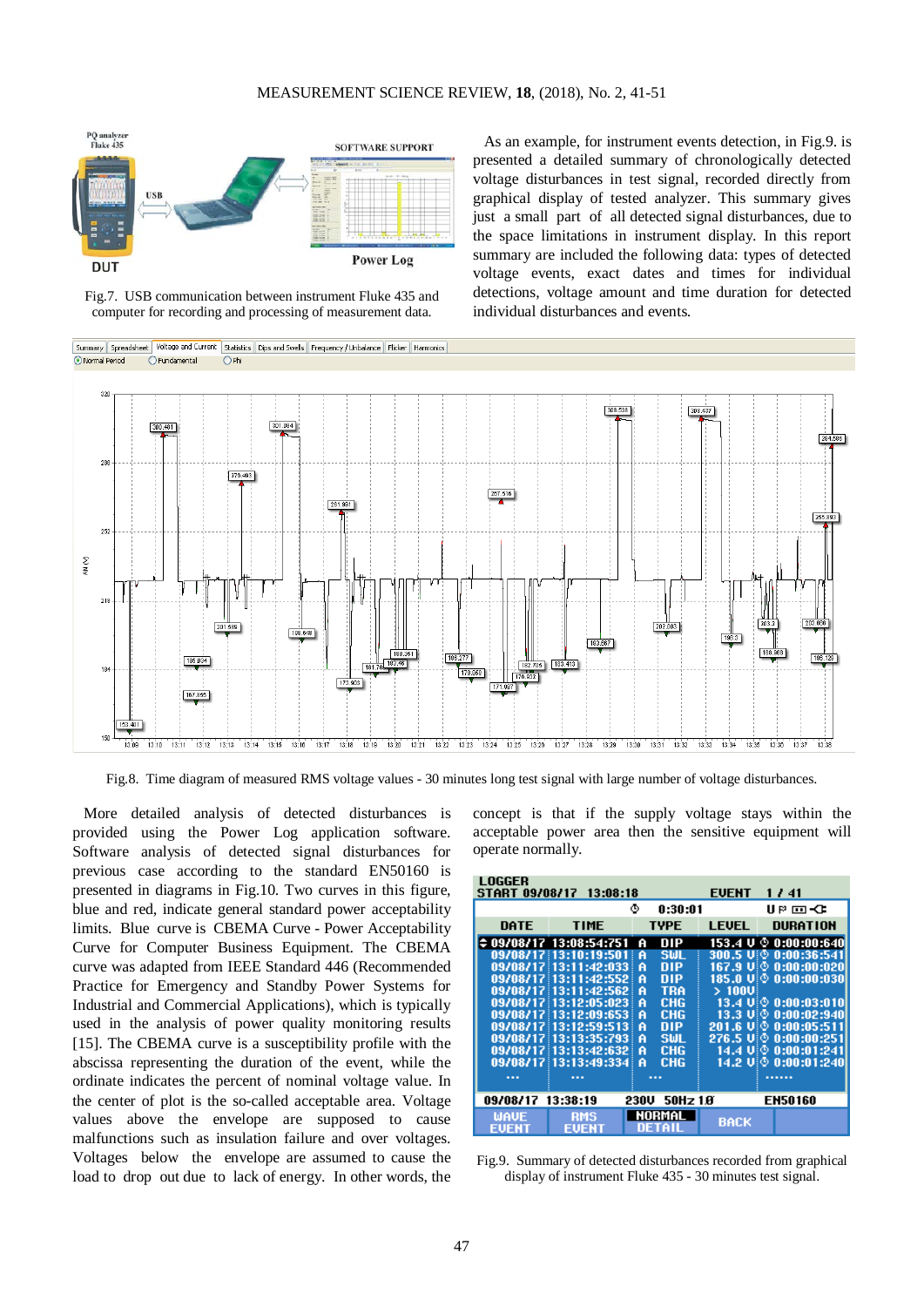## MEASUREMENT SCIENCE REVIEW, **18**, (2018), No. 2, 41-51



Fig.10. Power Log software analysis of detected signal disturbances according to the quality standard



EN50160.



Fig.11. Time diagram (above) and histogram (below) - measured RMS voltage values (300 s long test signal, no harmonics, flicker 10 %).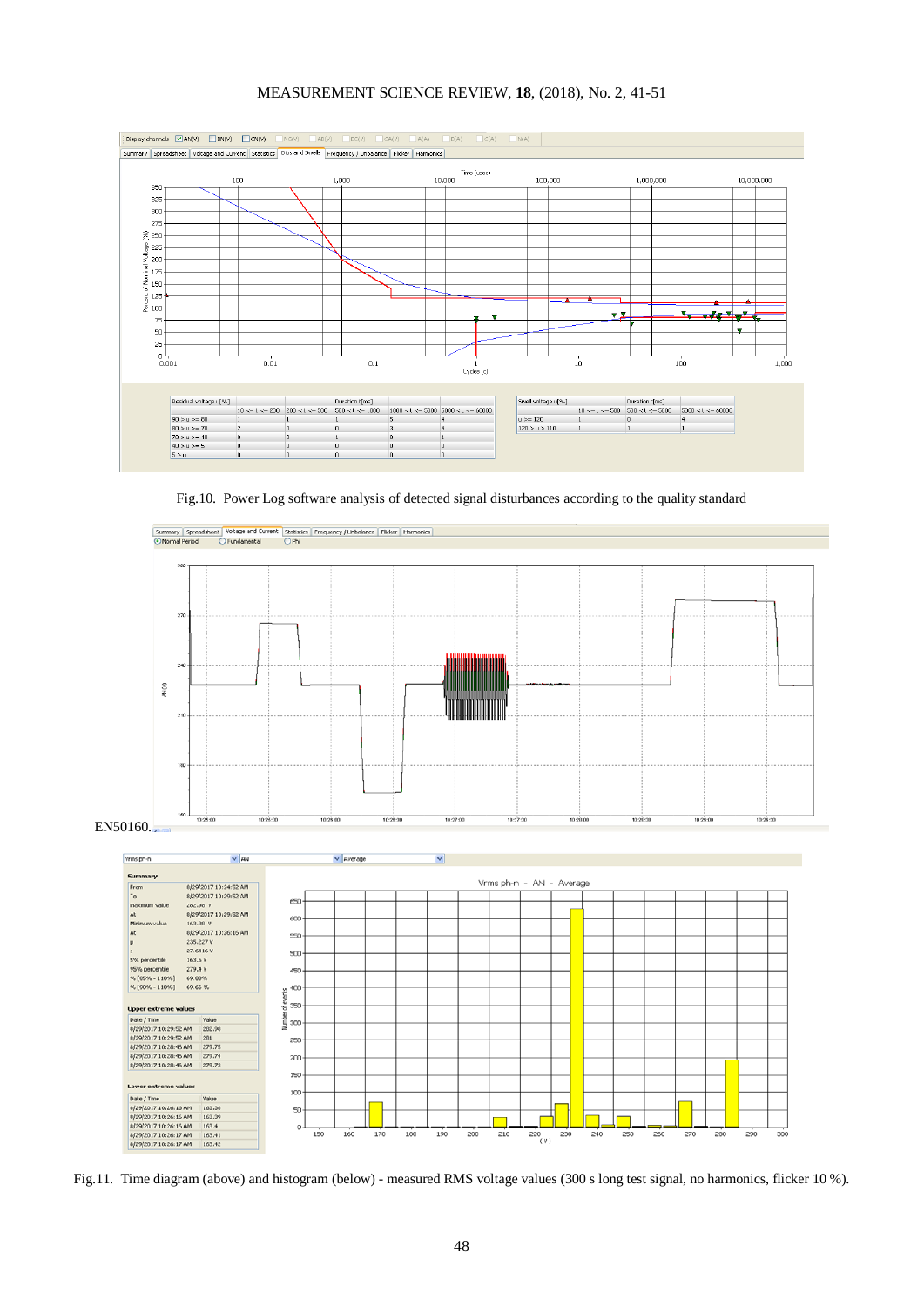## MEASUREMENT SCIENCE REVIEW, **18**, (2018), No. 2, 41-51



Fig.12. Histogram of measured high-order signal harmonics (total THD value, 30 % of H3 and H5 voltage harmonics).

| LOGGER                                                            |                         |          |               |                       |
|-------------------------------------------------------------------|-------------------------|----------|---------------|-----------------------|
|                                                                   | START 08/30/17 14:17:55 |          | <b>EUENT</b>  | 1 / 31                |
| ٥<br>0:02:00<br>U P ⊡ −Œ                                          |                         |          |               |                       |
| DATE                                                              | <b>TIME</b>             | TYPE     | <b>LEUEL</b>  | <b>DURATION</b>       |
|                                                                   | ≑ 08/30/17 14:18:07:673 | SWL<br>A |               | 266.7 U © 0:00:19:711 |
|                                                                   | 08/30/17 14:18:37:104   | DIP<br>A | 163.9<br>UIO. | 0:00:20:761           |
|                                                                   | 08/30/17 14:19:09:144   | DIP<br>A | 206.6 U O     | 0:00:00:130           |
|                                                                   | 08/30/17 14:19:10:135   | DIP<br>A | 206.6 U 0     | 0:00:00:140           |
|                                                                   | 08/30/17 14:19:11:135   | DIP<br>A | 206.6 UIO     | 0:00:00:140           |
|                                                                   | 08/30/17 14:19:12:134   | DIP<br>A | 206.6 U       | 0:00:00:140           |
|                                                                   | 08/30/17 14:19:13:134   | DIP<br>A | 206.6 U 0     | 0:00:00:140           |
|                                                                   | 08/30/17 14:19:14:134   | DIP<br>A | 206.6 UIO     | 0:00:00:140           |
|                                                                   | 08/30/17 14:19:15:134   | DIP<br>A | 206.6<br>υĐ   | 0:00:00:140           |
|                                                                   | 08/30/17 14:19:16:135   | DIP<br>A | 206.5 UIO.    | 0:00:00:140           |
|                                                                   | 08/30/17 14:19:17:134   | DIP<br>A |               | 206.5 ∪¦© 0:00:00:140 |
|                                                                   |                         |          |               |                       |
|                                                                   |                         |          |               |                       |
| 14:19:55<br><b>EN50160</b><br>08/30/17<br>50Hz 1 <i>0</i><br>230U |                         |          |               |                       |
| <b>WAUE</b>                                                       | <b>RMS</b>              | NORMAL   |               |                       |
| FUFNT                                                             | EUENT                   | DETAIL   | <b>BACK</b>   |                       |

a) 10 % flicker amplitude, no harmonics

| LOGGER<br><b>EUENT</b><br><b>START 08/29/17</b><br>09:52:24<br>2164 |                                         |                 |             |                           |
|---------------------------------------------------------------------|-----------------------------------------|-----------------|-------------|---------------------------|
| ⊙<br>0:05:01<br>U<br>▭◅                                             |                                         |                 |             |                           |
| DATE                                                                | <b>TIME</b>                             | TYPE            | LEUEL       | <b>DURATION</b>           |
|                                                                     | 08/29/17 09:52:56:950                   | <b>SMI</b><br>A |             | 266.1 U © 0:00:21:440     |
|                                                                     | $\Leftrightarrow$ 08/29/17 09:53:47:580 | DIP<br>A        | 177.3 U     | 0:00:19:800<br>⊙          |
|                                                                     | 08/29/17 09:54:26:651                   | <b>SWL</b><br>A | 254.4<br>υю | 0:00:00:270               |
|                                                                     | 08/29/17 09:54:27:460                   | <b>SWL</b><br>A | 275.0 UIO   | 0:00:00:461               |
|                                                                     | 08/29/17 09:54:28:440                   | <b>SWL</b><br>A | 290.2 U O   | 0:00:00:481               |
|                                                                     | 08/29/17 09:54:29:171                   | DIP<br>A        | 206.9 U     | 0:00:00:080               |
|                                                                     | 08/29/17 09:54:29:441                   | sш<br>A         | 290.2 UIO   | 0:00:00:480               |
|                                                                     | 08/29/17 09:54:30:171                   | <b>DIP</b><br>A | 206.9 U O   | 0:00:00:080               |
|                                                                     | 08/29/17 09:54:30:440                   | <b>SWL</b><br>A |             | 290.2 U © 0:00:00:481     |
|                                                                     | 08/29/17 09:54:31:171                   | DIP<br>A        |             | $206.9 \cup 0.00:00:0000$ |
|                                                                     | 08/29/17 09:54:31:440                   | SШ.<br>A        |             | 290.2 U © 0:00:00:481     |
|                                                                     |                                         |                 |             |                           |
| <b>EN50160</b><br>08/29/17<br>09:57:25<br>50Hz 1.0<br>230V          |                                         |                 |             |                           |
| <b>WAUE</b>                                                         | RMS                                     | NORMAL          |             |                           |
| EUENT                                                               | EUENT                                   | DETAIL          | <b>BACK</b> |                           |

b) 20 % flicker amplitude, 30% H3 and H5 harmonics

Fig.13. Summary of detected VQ disturbances for two different levels of flicker and high-order harmonics in test signals.

Red curve is ITIC Curve - Power Acceptability Curve for Information Technology Equipment. ITIC curve is the modified version of [CBEMA power acceptability curve,](http://www.powerqualityworld.com/2011/04/cbema-curve-power-quality-standard.html) but the concept remains the same. The intent was to derive a curve that can better reflect the performances of typical single-phase computers and their peripheral units. Besides the described power curves, in Fig.10. there are shown dips, swells and transient classification table according to the standard EN50160. In this figure, detected voltage dips are presented using green arrows, while detected voltage swells are indicated using red arrows in relation to the percentage nominal voltage values shown on the diagram vertical axis.

Second experiment includes 300 s long test signals generated with combination of voltage swell, dip, flicker, noise and certain level of odd high-order harmonics (specifically 3rd and 5th signal harmonics as most dominant odd harmonics). For test purposes are analyzed cases with the various percentage levels of flicker and noise, without high-order harmonics or with the presence of signal harmonics. For each generated disturbance there are defined various start times and the same disturbance rise time of 2 s. Time diagram and histogram of measured RMS voltage values, regarding the disturbed test signal with presence of short-time flicker, are shown in Fig.11. In this case, reference test signal is generated with voltage swell, voltage dip, 10 % amplitude level flicker, short-time noise, without high-order harmonics and with time duration of 300 s. In time diagram are clearly visible specific disturbances in test signal, first swell and dip, then influence of flicker, small noise level and finally again voltage swell.

For test signal with certain level of high-order harmonics, test scenario is performed similar to the previously presented case, with 300 s time duration, voltage swell, voltage dip and small level of noise, but in this test, in the signal are included  $3<sup>rd</sup>$  and  $5<sup>th</sup>$  high-order harmonics with amplitude levels of 30 % and flicker with amplitude level of 20 %. In Fig.12. is shown a histogram of measured highorder signal harmonics, recorded using the Power Log software support, including percentage value of total harmonic distortion - THD factor and measured individual high-order harmonic components – 30 % of H3 and H5 signal harmonics.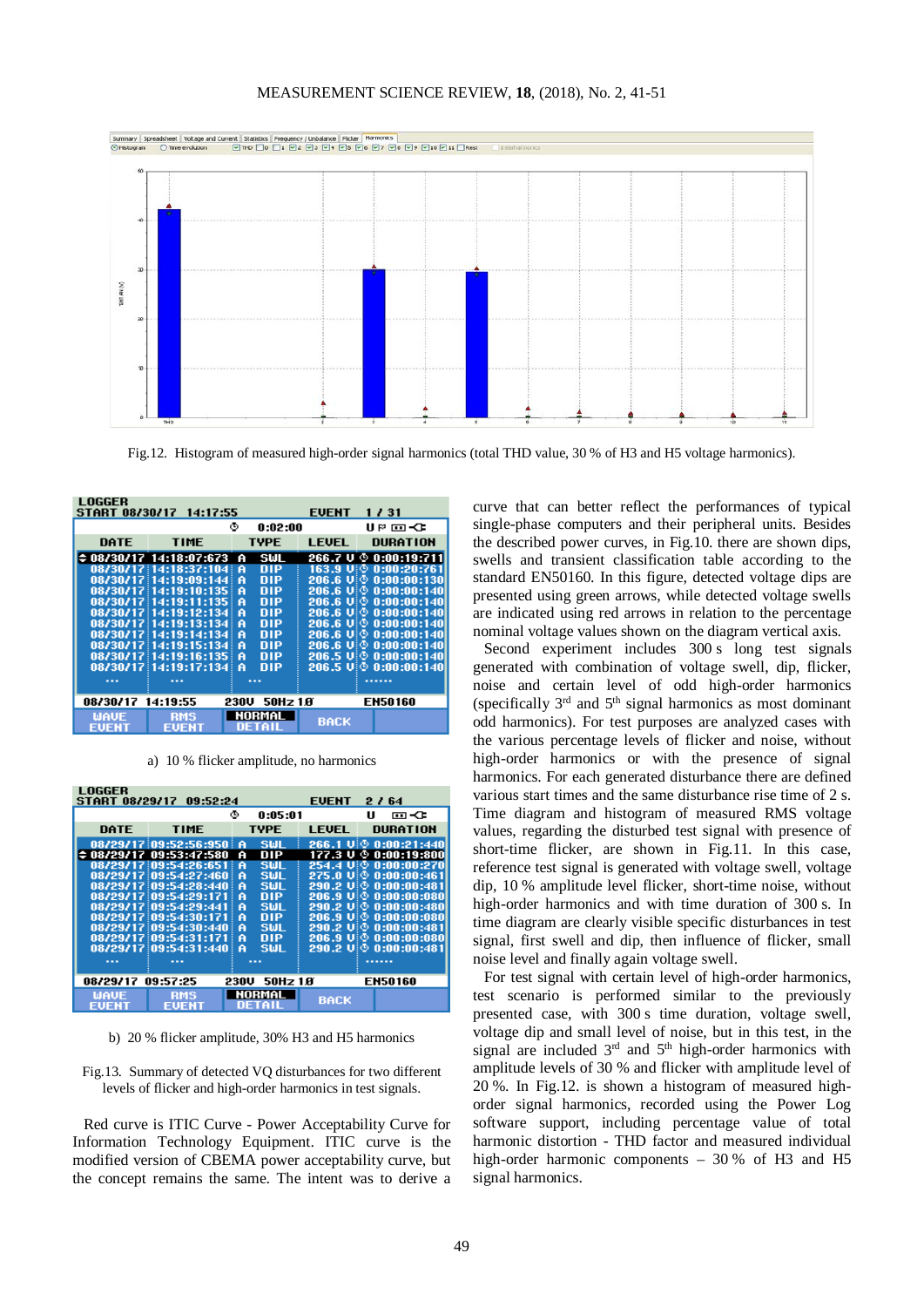| Default voltage parameters of                      | <b>Instrument Fluke</b>   |  |  |
|----------------------------------------------------|---------------------------|--|--|
| test signal                                        | 435                       |  |  |
| <b>Percentage levels</b>                           | <b>Detected VQ events</b> |  |  |
| > 110% of nominal RMS value                        | voltage swells (SWL)      |  |  |
| <90% of nominal RMS value                          | voltage dips (DIP)        |  |  |
| <10% of nominal RMS value                          | rapid changes (CHG)       |  |  |
| <1% of nominal RMS value                           | interruptions (INT)       |  |  |
| $> 100 V +$ nominal RMS value                      | transients (TRA)          |  |  |
| Nominal RMS value $+30\%$ of                       | no events, only signal    |  |  |
| H <sub>3</sub> and H <sub>5</sub> signal harmonics | harmonics                 |  |  |
| 20% of flicker amplitude, no                       | voltage swells (SWL)      |  |  |
| signal harmonics                                   | and dips (DIP)            |  |  |
| 10% of flicker amplitude, no                       | voltage dips (DIP)        |  |  |
| signal harmonics                                   |                           |  |  |
| 9% of flicker amplitude, no                        | no detected events        |  |  |
| signal harmonics                                   |                           |  |  |
| 20% of flicker amplitude $+$                       | voltage swells (SWL)      |  |  |
| 30% of H3 and H5 harmonics                         | and dips (DIP)            |  |  |
| 3% of flicker amplitude $+30%$                     | voltage swells (SWL)      |  |  |
| of H3 and H5 harmonics                             |                           |  |  |
| 2% of flicker amplitude $+30%$                     | no detected events        |  |  |
| of H3 and H5 harmonics                             |                           |  |  |
| 3% of flicker amplitude $+25%$                     | no detected events        |  |  |
| of H3 and H5 harmonics                             |                           |  |  |
| 100% of noise amplitude                            | no detected events        |  |  |

Table 2. Summary of events detection using instrument Fluke 435 for various amounts of typical disturbances in test signals.

An interesting case for analysis is influence of percentage value of flicker amplitude in test signals on disturbance detection. Actually, when flicker occurs in the measured signal, depending on flicker amplitude level, three different cases for events detection are possible: instrument could detect swells, dips, or none of the disturbances. For example, in case of 10 % flicker amplitude the instrument detects combinations of swells and dips. This is clearly confirmed in Fig.13., where are shown detailed summaries of detected disturbances for two examples of voltage test signals, with the different levels of flicker, 10 % flicker amplitude (above) and 20 % flicker amplitude (below). For 10 % flicker amplitude value the instrument detects only dips, while for 20 % flicker amplitude the instrument alternatively detects voltage swells and dips. Generally, detailed software supported analysis of flicker amplitude influence shows that without harmonics for flicker amplitude values greater than 10 % the instrument detects combination of swells and dips, for flicker amplitude value equal to 10 % the instrument will detect only voltage dips, and for flicker percentage amplitude values smaller than 10 % the instrument will not detect presence of voltage disturbances in the test signals. Instrument under test defines Dip and Swell events based on calculated true RMS values within window of a half of each signal period, thus flicker will change detected voltage periodically and generated dip and/or swell each time when limit according to the standard EN50160 is reached. Presence of harmonic in the signal slightly changes the calculated RMS value of measured voltage. Contrary, even high amplitude of noise in test

signal is very good suppressed based on this 10 ms period of integration.

Finally, tabular presentation of signal parameter influence on event detection in tested instrument Fluke 435 can be seen in Table 2.

## 4. CONCLUSION

An improved generator of long-time complex signals with various combinations of standard VQ disturbances is described in this paper. Developed signal generator is based on virtual instrumentation concept and interpretation of script files. Definition of test sequence in text file enables easy and flexible repeatable testing of VQ instruments, especially during the development phase of detection algorithms, when minutely repetition of long and specific test is required. This system enables generation of long-time test sequences according to predefined complex scenarios, including typical VQ disturbances predefined in accordance with the European quality standard EN50160, in combination with presence of noise, harmonic and flicker in the specified time intervals. As the practical experimental verification of developed signal generator, in this paper is shown a procedure for testing the instrument for detection of standard VQ disturbances Fluke 435. In the first test scenario is analyzed a large number of various disturbances. Second test scenario was focused on an influence of various percentage levels of flicker and high-order harmonics in test signals on the VQ disturbance detection using the instrument Fluke 435. Some characteristic time diagrams of measured parameters, detailed reports and most important, conclusions about detected signal disturbances obtained from the experimental procedure are presented and analyzed in the paper.

## **REFERENCES**

- [1] Simić, M., Kokolanski, Z., Denić, D., Dimcev, V., Živanović, D., Taskovski, D. (2017). Design and evaluation of computer-based electrical power quality signal generator. *Measurement*, 107, 77-88.
- [2] Bollen, M.H.J. (2003). What is power quality? *Electric Power Systems Research*, 66 (1), 5-14.
- [3] Ferrero, A. (2008). Measuring electric power quality: Problems and perspectives. *Measurement*, 41 (2), 121- 129.
- [4] Copper Development Association. (2004). *Power quality application guide. Voltage disturbances*. Standard EN 50160.
- [5] Montenegro, D., Hernandez, M.E., Ramos, G.A. (2014). A realistic generator of power quality disturbances for practicing in courses of electrical engineering. *Computer Applications in Engineering Education*, 23 (3), 391-402.
- [6] De la Rosaa, J.G., Pérez, A.A., Salas, J.C., Fernández, J.M., Muñoz, A.M. (2012). A novel virtual instrument for power quality surveillance based in higher-order statistics and case-based reasoning. *Measurement*, 45 (7), 1824-1835.